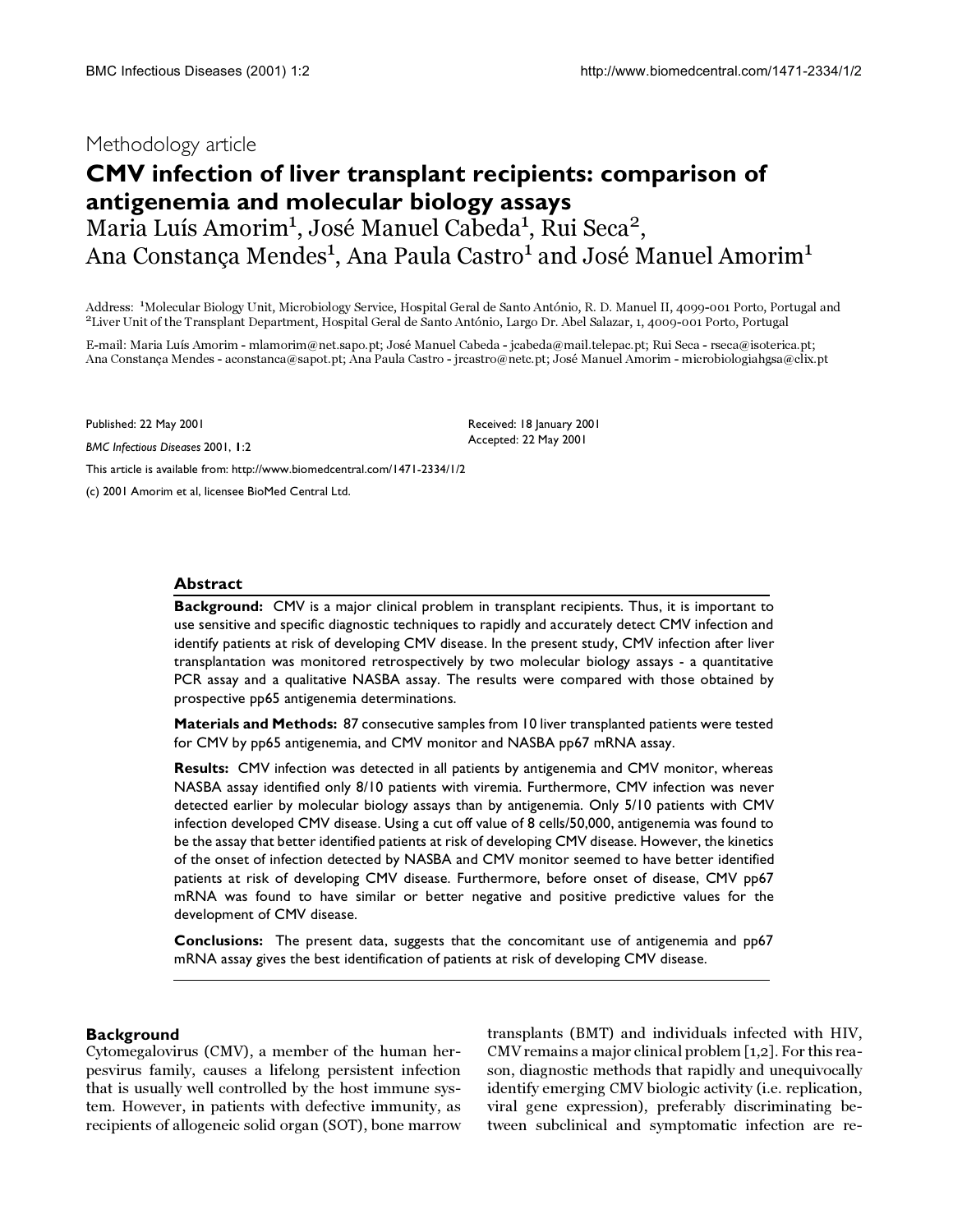quired for optimal surveillance and management of CMV infections.

CMV dissemination in the blood occurs during active infection and viremia has been recognized as the major virological risk factor for the progression to clinical disease [[3](#page-8-2)]. In this respect, there have been numerous studies that investigate the correlation of systemic CMV viral load with symptomatic CMV disease in immunocompromised patients [[4](#page-8-3),[5](#page-8-4),[6](#page-8-5)[,7](#page-8-6)[,8](#page-8-7),[9](#page-8-8)[,10](#page-8-9),[11](#page-8-10),[12](#page-8-11)[,13,](#page-8-12)[14\]](#page-8-13). Quantification of the polymorphonuclear leucocytes expressing the CMV tegument pp65 protein by the antigenemia assay, can be used to predict CMV disease and to monitor antiviral treatment [[4](#page-8-3),[5](#page-8-4)[,6](#page-8-5),[7\]](#page-8-6). Equally, quantification of CMV DNA load by PCR has been used as a marker for the prediction of CMV disease [\[8,](#page-8-7)[9](#page-8-8),[10](#page-8-9)[,11](#page-8-10)[,12](#page-8-11),[13](#page-8-12),[14\]](#page-8-13). The detection of mRNA for the viral matrix tegument pp67 protein in blood leukocytes reflects viral transcriptional activity and has also been showed to be a specific assay for monitoring the onset of symptomatic CMV infection and antiviral therapy [\[15](#page-8-14)[,16](#page-8-15)[,17](#page-8-16)].

In the present study we evaluated 3 methods for the diagnosis of CMV infection and the identification of patients at risk of developing CMV disease, before the onset of disease. Quantitative pp65 antigenemia prospective results were compared to the retrospectively obtained data by quantitative PCR (CMV Monitor) and a qualitative pp67 mRNA assay (Nuclisens CMV pp67) in a series of consecutive samples from 10 liver transplant recipients, who had not received prophylactic treatment for CMV infection.

## **Materials and Methods** *Patients*

Ten patients from the liver transplant program of the Santo António General Hospital were included in the study. These 10 patients were chosen out of a cohort of 34 patients. Selection criteria were that all patients had one positive antigenemia determination and half of them had clinical signs of CMV disease. Seven of the patients were males and 3 were females. Patients' ages ranged from 29 to 58 years, with an average of 38.5 years. One patient was transplanted due to the presence of alcoholic cirrhosis and 9 due to Familial Amiloidotic Polyneuropathy (FAP). Of these 8 had the Met 30 mutation, and 1 the Pro52 mutation. The immunosupression protocol included 500 mg metilprednisolone at the beginning of the surgery and at the anehepathic phase, followed by 4 doses of 50 mg on the first day post-transplant, 4 doses of 40 mg on the second day, 4 doses of 30 mg on the third day, 4 doses of 20 mg on the 4th day, 2 doses of 20 mg on the 5th day, and one dose of 20 mg on the 6th day. Thereafter a dose of 20 mg/day was administered until the end of the 3rd month, 15 mg/day until the end of the first year,

10 mg/day until the end of the 18th month, 5 mg/day until the end of the 2nd year, after which immunosupression was discontinued. The protocol also included the administration of 50 mg azatioprin during the anhepathic phase followed by 50 mg every 12 h during 30 days. Neoral Ciclosporin was also administered, and the drug level monitored by the Tdx method. Drug levels were kept at 350-450 ng/ml during the  $1<sup>st</sup>$  month post-transplant, 250-350 ng/ml during the second and third months, 150-250 ng/ml until the end of the first year, and 75-150 ng/ml thereafter. Acute cellular rejection was treated with 1 g metilprednisolone for 3 days and thereafter the reduction scheme followed on the post-transplant was applied.

All patients were monitored for the presence of an active infection of CMV, starting between the 1st and 2nd week post-transplant, weekly during the first month and later at each clinical appointment (one and 3 weeks after disclosure and monthly thereafter), or whenever it was clinically relevant. A total of 87 samples were collected from all 10 patients with an average of 8.7 samples per patient (range of 4 to 12 samples). Twin blood samples were collected on sterilized EDTA tubes. One of the samples was prospectively tested by pp65 antigenemia and the result was used for clinical management. The other sample was retrospectively studied by molecular biology methods. Scarcity of the available sample did not allow CMV pp67 determination on 5 specimens.

Two of the 10 patients were retransplanted. One of these was retransplanted 24 h after the first transplant due to the presence of a liver arterial thrombosis. The other patient, presented multiple liver abscesses, was retransplanted twice (3 and 7 weeks after the first transplant) and died during the second retransplantation for reasons not related to CMV infection.

Nine of the 10 patients were transfused with leucodepleted red blood cells.

Nine of the patients were CMV positive before transplant, and the remainder patient was CMV negative.

All liver donors were CMV Ig positive.

## *CMV infection definition*

CMV infection is defined as isolation and/or detection of virus from any tissue or body fluid or serological conversion to CMV in a patient who was seronegative before transplantation. In the context of the present work, we used antigenemia as the golden standard method for CMV detection, and consequently CMV infection definition.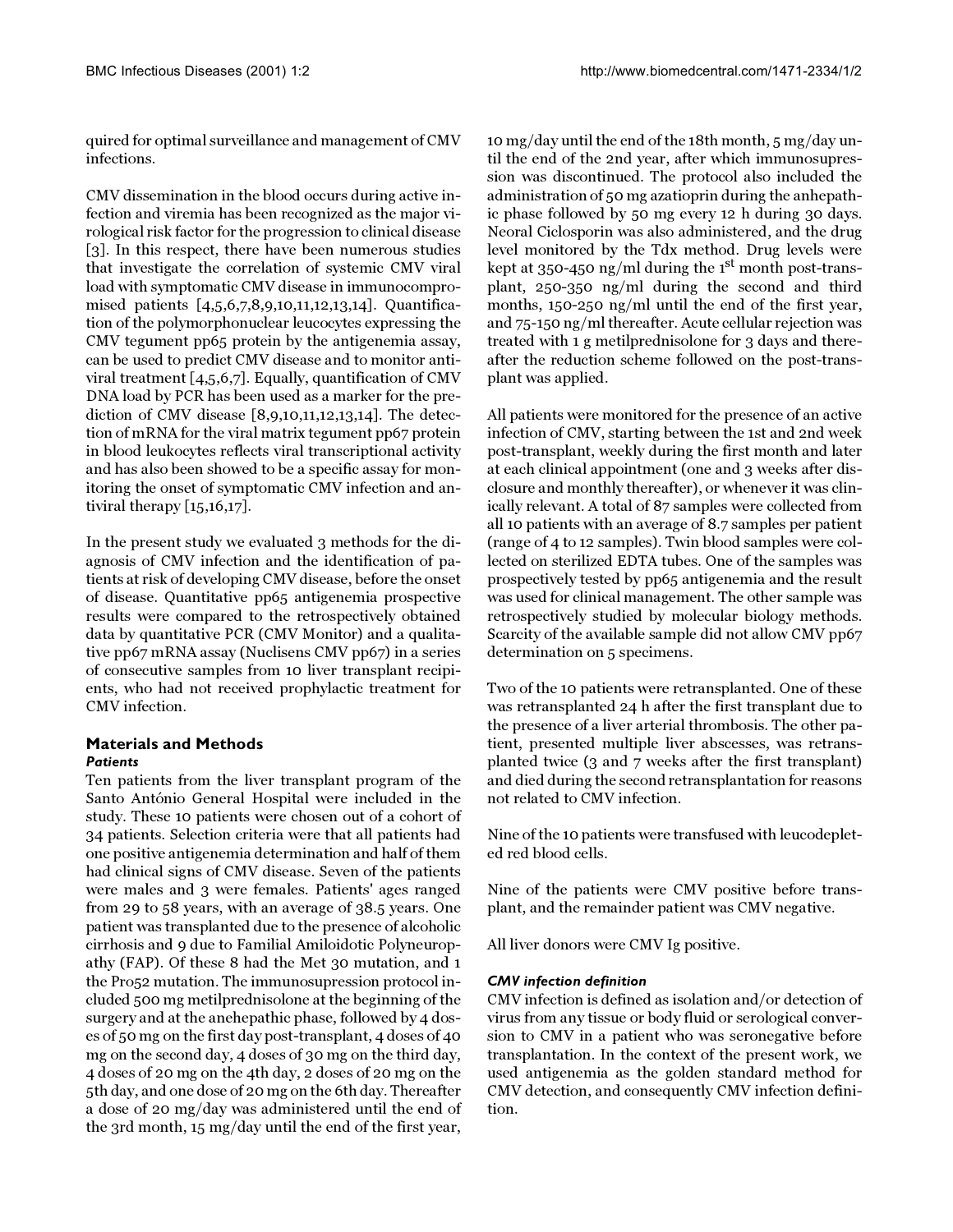## *CMV disease definition*

CMV disease is usually defined as CMV infection accompanied by clinical manifestations. The most common of these is a viral syndrome with malaise, fever, leucopenia, atypical lymphocytosis, thrombocitopenia, mild to moderate elevations of serum aminotransferases often in a self-limiting process that does not require treatment. Of greater concern is organ involvement that may be localized to a single organ or disseminated if there is involvement of 2 or more non-contiguous organ sites. Organ involvement is defined as histopathologic evidence of CMV with or without a positive viral culture of involved tissue.

In the context of the present work, CMV disease was defined as presence of the above mentioned clinical signs in association with positive pp65 antigenemia. Whenever this happened, ganciclovir therapy (5 mg/Kg every 12 hours) was always initiated for 14 days, or until negative antigenemia results were observed. Thus we considered all patients who were not treated as without CMV disease. For the same reason, the moment of ganciclovir prescription was considered as the onset of CMV disease.

## *Antigenemia pp65*

CMV antigenemia assay was carried out on 3 ml of EDTA-anticoagulated blood within 4 hours of specimen collection. The pp65 antigen was detected with the commercial assay CMV-vueTM (DiaSorin, Stillwater, Minnesota 55082-0285, USA), with a few modifications. The antigenemia assay consists of four major steps - isolation of the polymorphonuclear leukocytes from 3 mL of EDTA-anticoagulated blood by dextran separation and ressuspension of the leukocyte in PBS to give a final cell density equivalent to  $2 \times 10^6$  leukocytes/mL; preparation of two cytospin slides and fixation of the cells in formaldehyde; incubation with a mix of two mouse monoclonal antibodies (C10 and C11) directed against the pp65 followed by incubation with horseradish peroxidase-coupled rabbit anti-mouse IgG after which a peroxidase mediated chromogenic reaction takes place; quantification under a light microscope by counting the number of positively stained leukocytes and the total number of leukocytes per slide. The results were given as the total number of positive leukocytes/50.000 leukocytes.

## *Cobas amplicor CMV monitor*

For quantification of CMV DNA, the commercial assay Cobas Amplicor CMV Monitor Test (Roche Diagnostics Systems, Inc., Branchburg, NJ, USA), directed against the CMV polymerase gene, was performed on 200 µl of plasma according to the manufacturer recommendations (see ref. [12](#page-8-11) for details). The results were expressed as DNA copies per mL of plasma. The linear range of the assay is 400-400.000 copies of CMV DNA per mL.

## *Nuclisens CMVpp67*

Amplification and detection of CMV pp67 mRNA transcripts was done on 100 µl EDTA anti-coagulated blood using the commercial assay Nuclisens pp67 Assay (Organon Teknika, Boxtel, Netherlands) according to the manufacturer's instructions (see [16](#page-8-15) for details).

Total nucleic acids were isolated by the Boom guanidinium thiocyanate-silica procedure in a semi-automated procedure [[18\]](#page-8-17) with Nuclisens Automated Isolation Reagents (Organon Teknika, Boxtel, Netherlands) and Nuclisens® Extractor (Organon Teknika).

The results were expressed as presence or absence of CMV pp67 mRNA.

## *Statistical analysis*

The performance of the 3 methods used, relative to the prediction of the development of disease, was statistically analysed using the following definitions: Sensitivity was calculated as the proportion of the determinations done during disease episodes that tested positive; Specificity was defined as the proportion of the determinations done during disease-free episodes that tested negative; Positive predictive value was calculated as the proportion of "test-positive" determinations that occurred on patients that developed disease; Negative predictive value was defined as the proportion of "test-negative" determinations that occurred on patients that did not develop disease.

Determinations on patients that developed disease were compared with the results observed on assymptomatic patients using the Mann-Whitney U test.

## **Results**

#### *Overall test performance*

All 87 sequential specimens obtained from 10 liver transplant recipients were assessed by CMV antigenemia and CMV monitor, whereas only 82 specimens were available for CMV pp67 mRNA assessment. The presence of an internal control in CMV monitor assay allowed the identification of 1/87 samples with amplification inhibitors. A similar control was also present in the Nuclisens CMV pp67 assay, revealing that none of the samples studied showed signs of reaction inhibition. The results obtained with the 3 tests were concordant in 58/82 samples (70%). Of these, 57% (33/58) were negative and 43% (25/58) were positive for CMV.

Taking the antigenemia determination as the "golden standard" (the routine method used for clinical management), all patients developed CMV infection. According to the serostatus before transplantation, 1 patient had a primary CMV infection. CMV monitor test detected CMV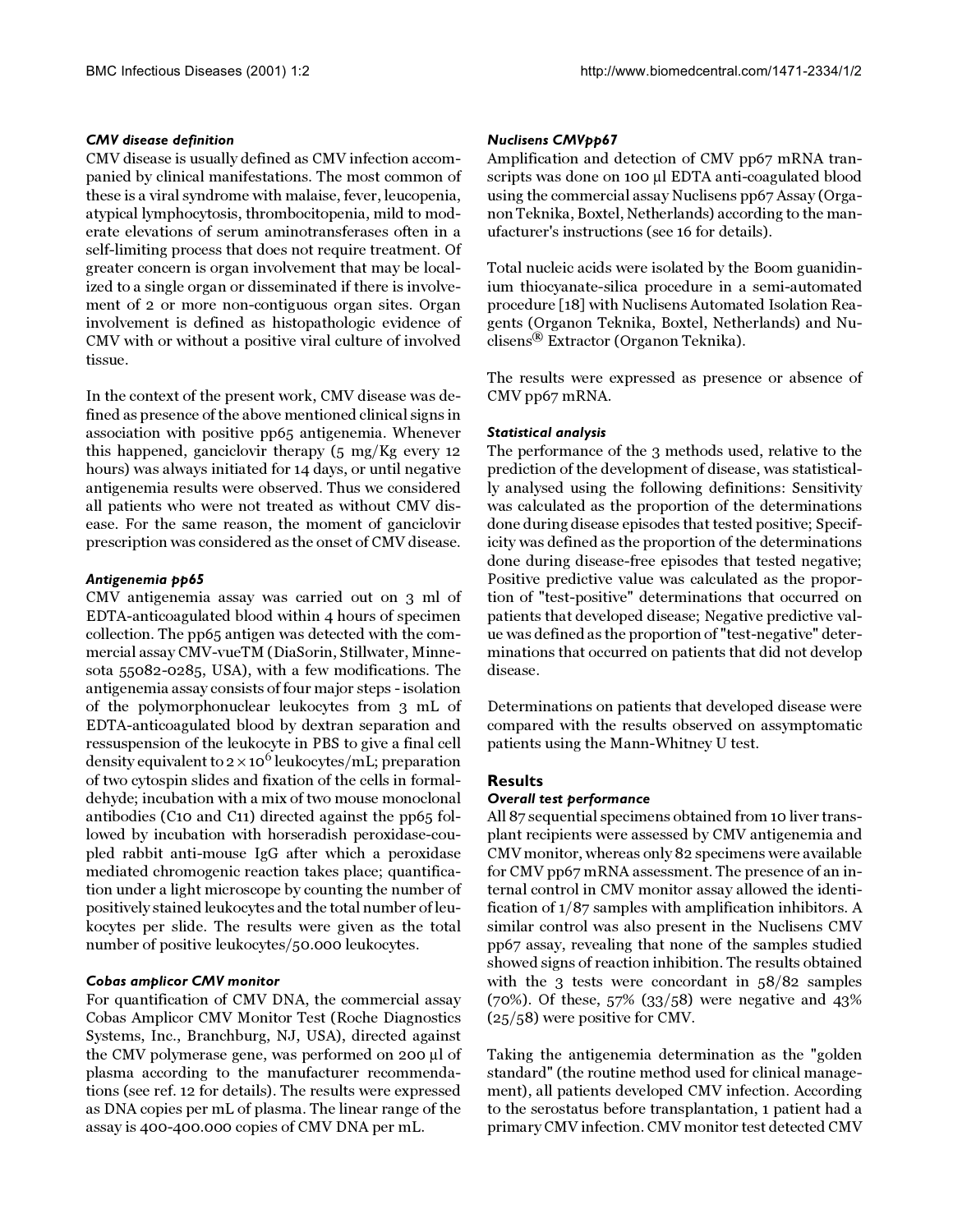

<span id="page-3-0"></span>**Kinetics of CMV determination by antigenemia (squares), CMV monitor (small dots), and CMV pp67 mRNA (circles), in the 5 patients that did not develop CMV disease.** The right Y-axis was used for qualitative pp67 mRNA assay:  $P =$  positive;  $N =$  negative.

infection in 10/10 patients, while CMV pp67 mRNA was only capable of detecting the infection in 8/10 patients. It must however be noted that the two discordant patients never developed CMV disease.

The onset of CMV infection was on average 31 days (range 17-69) by antigenemia pp65, 40 days (range 23- 70) by CMV monitor, and 37 days (range 17-69) by pp67 mRNA assay. Contrary to our expectations, CMV positivity was never detected earlier by molecular biology assays than by antigenemia. In fact, the 4 patients with discordant ascending kinetics (patients A, B, D and E - Fig [1](#page-3-0)) presented a positive antigenemia result one determination earlier than the two other assays. It must however be noticed that: 1) two of the 4 patients had no CMV pp67 determination at the discordant points; 2) antigen-

emia determination was in all cases only 1 positive cell/ 50,000 cells, and; 3) none of the 4 patients ever developed CMV disease.

CMV pp67 mRNA assay was found to show positivity latter than CMV monitor, since 3 patients (A, D and E - Fig [1](#page-3-0)) had positive antigenemia, positive CMV monitor and negative pp67 mRNA. Again it must be noted that none of these patients ever developed CMV disease and CMV pp67 mRNA assay was always negative for patients D and E (fig [1](#page-3-0)). Considering CMV clearance as one negative result by at least one CMV viremia assay, after being positive by the same assay, 8 patients (all but patients D and F - fig [1](#page-3-0) and [2](#page-4-0)) showed analytical signs of CMV clearance. In these patients, antigenemia was found to be the first test to become negative in 3/8 patients (H, I, J-fig [2\)](#page-4-0).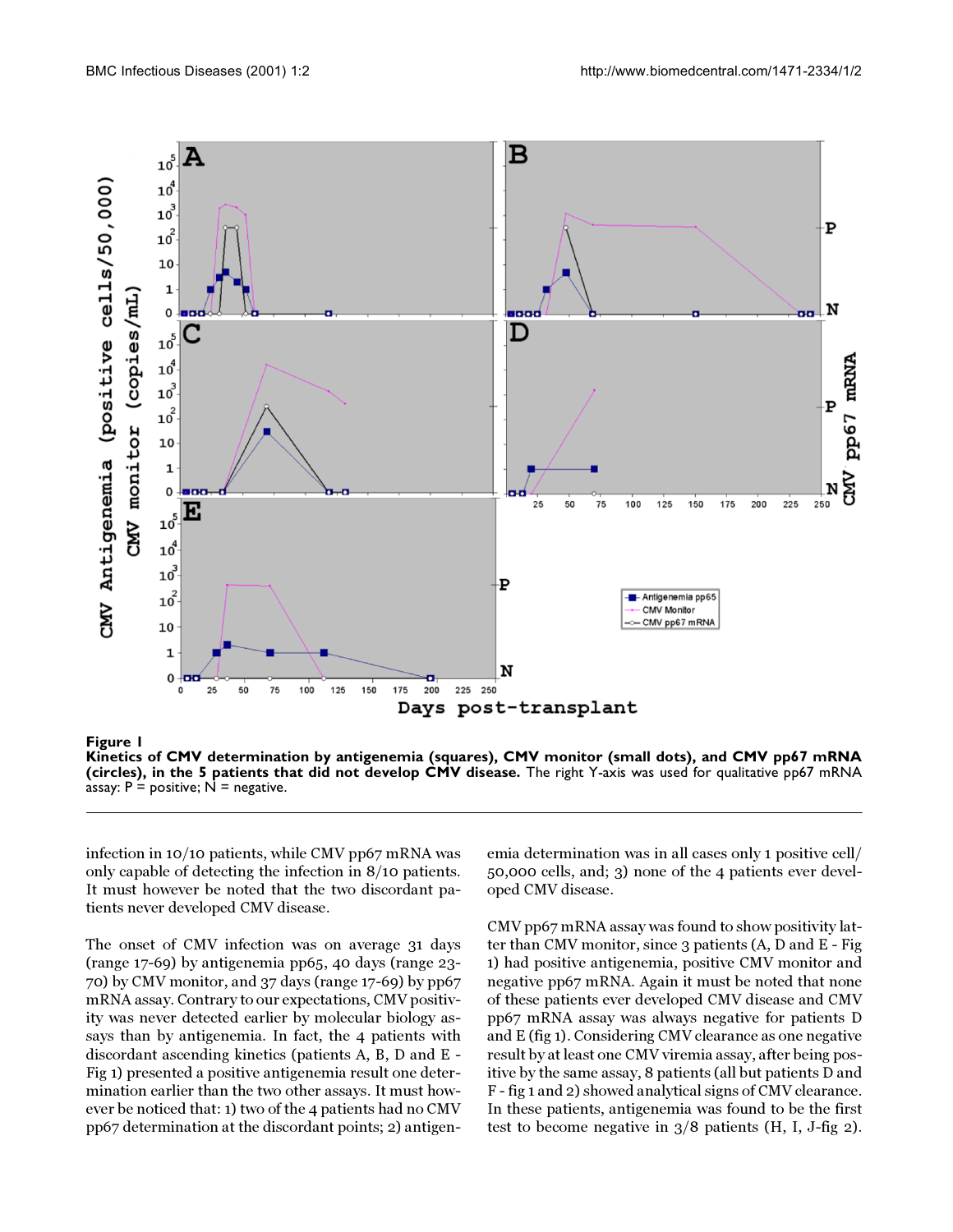

## <span id="page-4-0"></span>**Figure 2**

**Kinetics of CMV determination by antigenemia (squares), CMV monitor (small dots), and CMV pp67 mRNA (circles), in the 5 patients that developed CMV disease.** The arrows indicate the onset of CMV disease, and the red rectangles the period of ganciclovir administration. A black R on a red circle indicates a retransplantation surgery. Patient F died at the second retransplantation surgery for reasons not related to CMV disease. The right Y axis was used for qualitative  $pp67$  mRNA assay:  $P =$  positive; N = negative.

Furthermore, this method was found to become negative concomitantly to Nuclisens CMV in 3/8 patients (B, C and I - Fig [1](#page-3-0) and [2](#page-4-0)), whereas CMV monitor was the last test to show CMV clearance in 4/8 patients (B, C, H, I-fig [1](#page-3-0) and [2\)](#page-4-0).

## *Correlation of analytical results to CMV disease*

Only 5/10 patients developed clinical CMV disease, as defined in the Materials and Methods section. On average, the onset of CMV disease was 36 days post-transplant (range 30-43 days), and at this time all tests showed positive results (fig [2\)](#page-4-0).

Next, we compared the results of patients with and without CMV disease. As can be seen on table [1](#page-5-0), the onset of CMV infection was detected roughly at the same time (28-29 days) in patients with CMV disease by all 3 assays. In contrast, patients that did not develop CMV disease showed antigenemia pp65 positivity on average 16 days earlier than the 2 other molecular biology assays. As a result, only molecular biology assays were found to distinguish the onset of infection between patients with and without CMV disease clearly and in a statistically significant way (table [1](#page-5-0)). Furthermore, it may be significant to observe that the only test that remained negative in 2/5 patients without CMV disease was the pp67 mRNA assay. Also, quantitative results at the onset of infection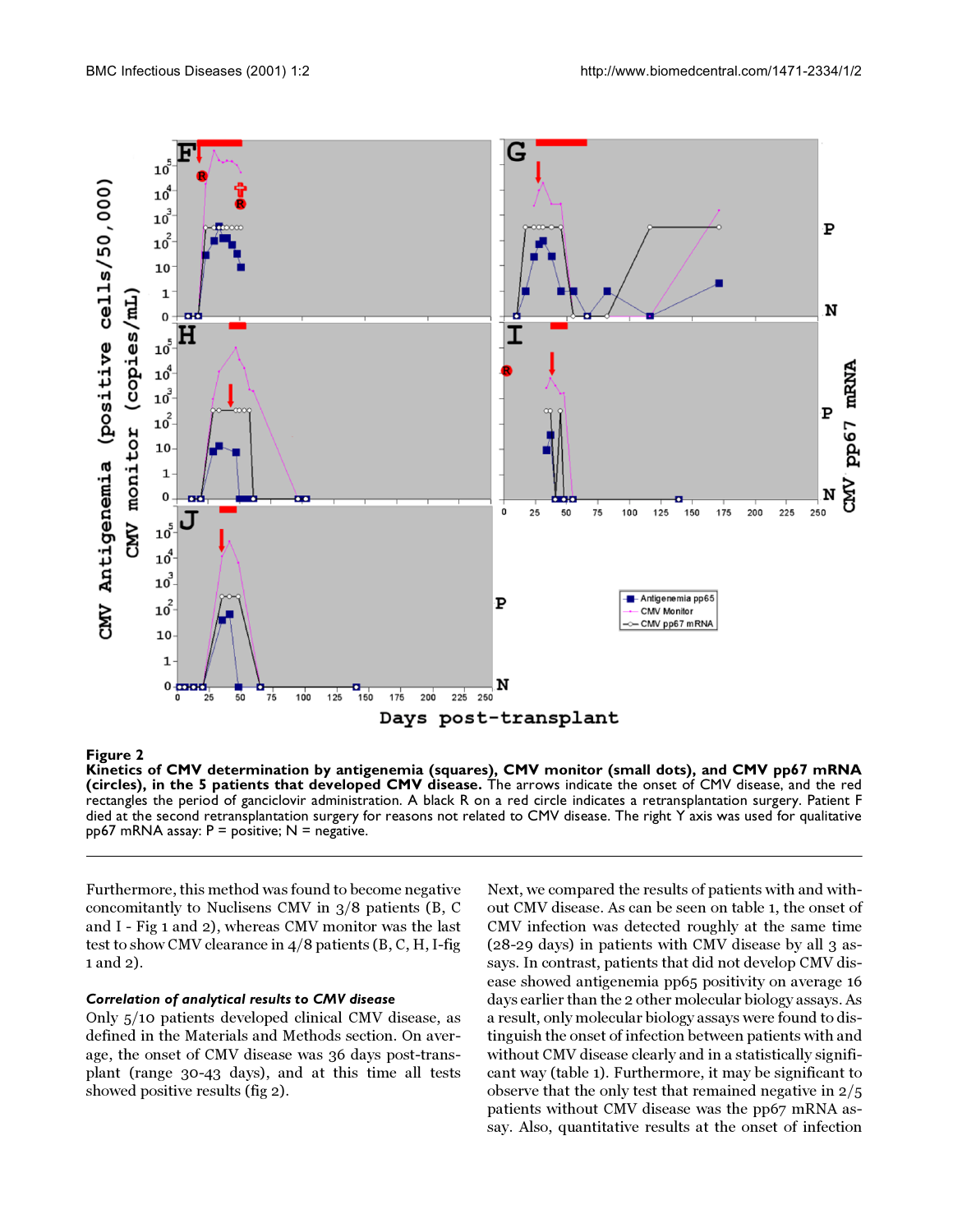were, on average, higher in patients with CMV disease as compared to patients without CMV disease (table [2](#page-5-0)), although the difference did not reach statistical significance.

<span id="page-5-0"></span>In order to identify the most sensitive method for the identification of patients at risk of developing CMV disease, we compared results obtained on the available samples before the onset of disease (one week on average; range 4-15 days). As can be seen on table [3](#page-5-0), the results showed that if we set an antigenemia cut of value of 8/50,000 cells, patients with disease had antigenemia results higher than the observed for patients without disease. The only exception among patients with disease was patient J, that showed negative determinations 15 days before the onset of clinical disease, and no latter determination was available before disease was observed. Also, patient C, despite not developing CMV disease showed one determination with 31 cells/50,000. Curiously, at this stage, all methods showed positive values.

| Table 1: Comparison of onset of CMV infection between patients with and without CMV disease |  |
|---------------------------------------------------------------------------------------------|--|
|---------------------------------------------------------------------------------------------|--|

|                                                             | <b>ONSET OF CMV INFECTION (days)</b> |                          |                                   |                    |                    |
|-------------------------------------------------------------|--------------------------------------|--------------------------|-----------------------------------|--------------------|--------------------|
|                                                             | <b>WITHOUT</b><br><b>CMV DISEASE</b> |                          | <b>WITH CMV</b><br><b>DISEASE</b> |                    |                    |
|                                                             | Mean                                 | Min-max                  | Mean                              | Min-max            | $p^{a)}$           |
| Antigenemia pp65 <sup>b)</sup><br>CMV monitor <sup>c)</sup> | 35                                   | 20-69                    | 28                                | $17 - 35$          | n.s.               |
| CMV pp67 mRNA                                               | 51<br>51 <sup>d</sup>                | $32 - 70$<br>$37-69^{d}$ | 29<br>28                          | 23-35<br>$17 - 35$ | < 0.029<br>< 0.026 |

a) p = significance level for the difference between patients with and without disease, according to the Mann-Whitney U test; n.s.= not significant b) Antigenemia results are given as positive cells per 50,000 cells c) CMV monitor results are given as copies/mL d) Two patients without CMV disease were always negative by CMV pp67 mRNA. Thus onset of CMV infection by this assay only includes data for 3/5 patients without CMV disease.

**Table 2: Comparison of CMV load at the onset of infection between patients with and without CMV disease**

|                                                             | <b>PATIENTS WITHOUT</b><br><b>CMV DISEASE</b> |                                                         | <b>PATIENTS WITH</b><br><b>CMV DISEASE</b> |                                                                       |              |
|-------------------------------------------------------------|-----------------------------------------------|---------------------------------------------------------|--------------------------------------------|-----------------------------------------------------------------------|--------------|
|                                                             | Mean                                          | Min-max                                                 | Mean                                       | Min-max                                                               | $p^{a}$      |
| Antigenemia pp65 <sup>b)</sup><br>CMV monitor <sup>c)</sup> | $4.2 \times 10^{3}$                           | $1-31$<br>4.3 × 10 <sup>2</sup> - 1.6 × 10 <sup>4</sup> | $7.2 \times 10^{3}$                        | $1-40$<br>9.4 $\times$ 10 <sup>2</sup> - 1.8 $\times$ 10 <sup>4</sup> | n.s.<br>n.s. |

a) p = significance level for the difference between patients with and without disease, according to the Mann-Whitney U test; n.s. = not significant b) antigenemia results are given as positive cells per 50,000 cells c) CMV monitor results are given as copies/mL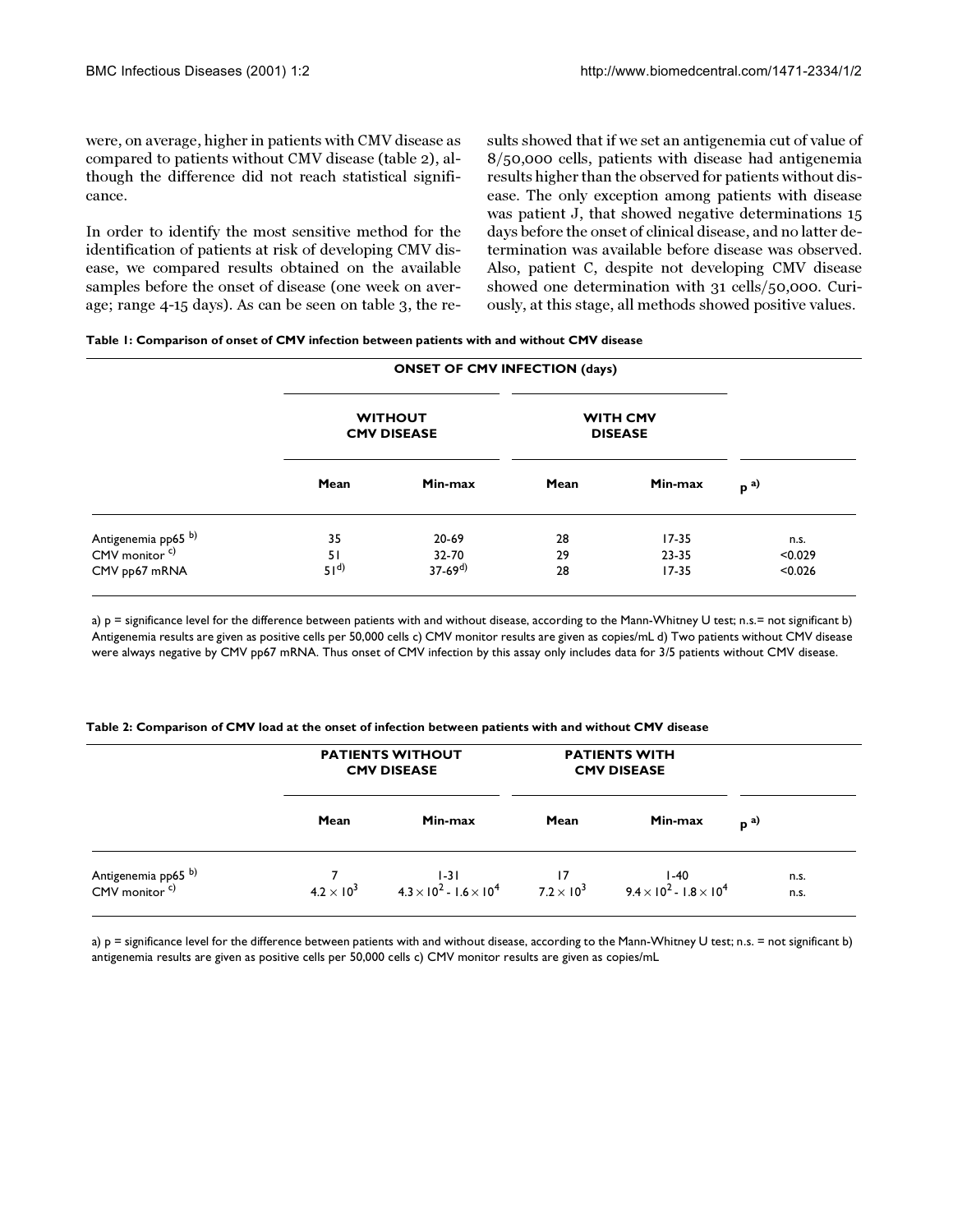| <b>Patient</b><br>Group | <b>Patient</b> | pp65<br>Antigenemia <sup>a,b</sup> | <b>CMV</b><br>monitor b,c | pp67<br><b>mRNA</b> | Days before onset<br>of disease |
|-------------------------|----------------|------------------------------------|---------------------------|---------------------|---------------------------------|
|                         |                | 27                                 | $18.3 \times 10^{3}$      | Positive            |                                 |
| With                    | G              | 23                                 | $2.29 \times 10^{3}$      | Positive            | 9                               |
| <b>CMV</b>              | н              | 3                                  | $11.8 \times 10^{3}$      | Positive            | 9                               |
| Disease <sup>d)</sup>   |                | 9                                  | $2.55 \times 10^{3}$      | Positive            | 4                               |
|                         |                | 0                                  | Negative                  | Negative            | 15                              |
|                         | A              |                                    | $2.70 \times 10^{3}$      | positive            |                                 |
| Without                 | в              |                                    | $1.18 \times 10^{3}$      | positive            |                                 |
| <b>CMV</b>              |                | 31                                 | $16.0 \times 10^{3}$      | positive            |                                 |
| Disease <sup>e)</sup>   | D              |                                    | $1.54 \times 10^{3}$      | Negative            |                                 |
|                         | E              | 2                                  | $0.43 \times 10^{3}$      | Negative            |                                 |

#### **Table 3: Analytical results observed before onset of disease**

a) Positive cells per 50,000 cells b) Differences observed between patients with and without disease, were not found to be statistically significant based on the Man-Whitney U test c) Copies/mL d)Values before onset of disease e) Maximum values observed

|         |               |                                    | specificity              | Sensitivity <sup>a)</sup>       | <b>PPV</b> | <b>NPV</b>                      |
|---------|---------------|------------------------------------|--------------------------|---------------------------------|------------|---------------------------------|
|         |               | Antigenemia pp65                   | 67%                      | 80%                             | 63%        | 49%                             |
|         | globally      | <b>CMV Monitor</b>                 | 63%                      | 90%                             | 69%        | 57%                             |
| Without |               | pp67 mRNA b)                       | 76%                      | 85%                             | 88%        | 58%                             |
| cut-off |               | Antigenemia pp65                   | 62%                      |                                 | 30%        | 73%                             |
|         | <b>Before</b> | <b>CMV Monitor</b>                 | 64%                      | ٠                               | 28%        | 74%                             |
|         | treatment     | pp67 mRNA b)                       | 79%                      |                                 | 60%        | 76%                             |
|         |               | Antigenemia pp65                   | 93%                      | 65%                             | 94%        | 54%                             |
| With    | globally      | <b>CMV Monitor</b><br>pp67 mRNA b) | 86%<br>$\blacksquare$    | 90%<br>$\overline{\phantom{a}}$ | 89%        | 59%<br>$\overline{\phantom{a}}$ |
| cut-off |               | Antigenemia pp65                   | 91%                      |                                 | 80%        | 77%                             |
|         | <b>Before</b> | <b>CMV Monitor</b>                 | 87%                      | ۰                               | 57%        | 78%                             |
|         | treatment     | pp67 mRNA b)                       | $\overline{\phantom{a}}$ |                                 |            | $\overline{\phantom{a}}$        |

#### **Table 4: Statistical comparison on the performance of the 3 methods used**

a) No determinations were available before beginning of treatment since this variable requires a disease event b) No cut-off value could be used due to the method's qualitative nature

Similarly, CMV monitor determinations were in general above 2000 copies/mL in patients with disease, which is

in accordance with the literature [[10](#page-8-9),[13](#page-8-12)]. Again, this cutoff would include 2 patients that never developed disease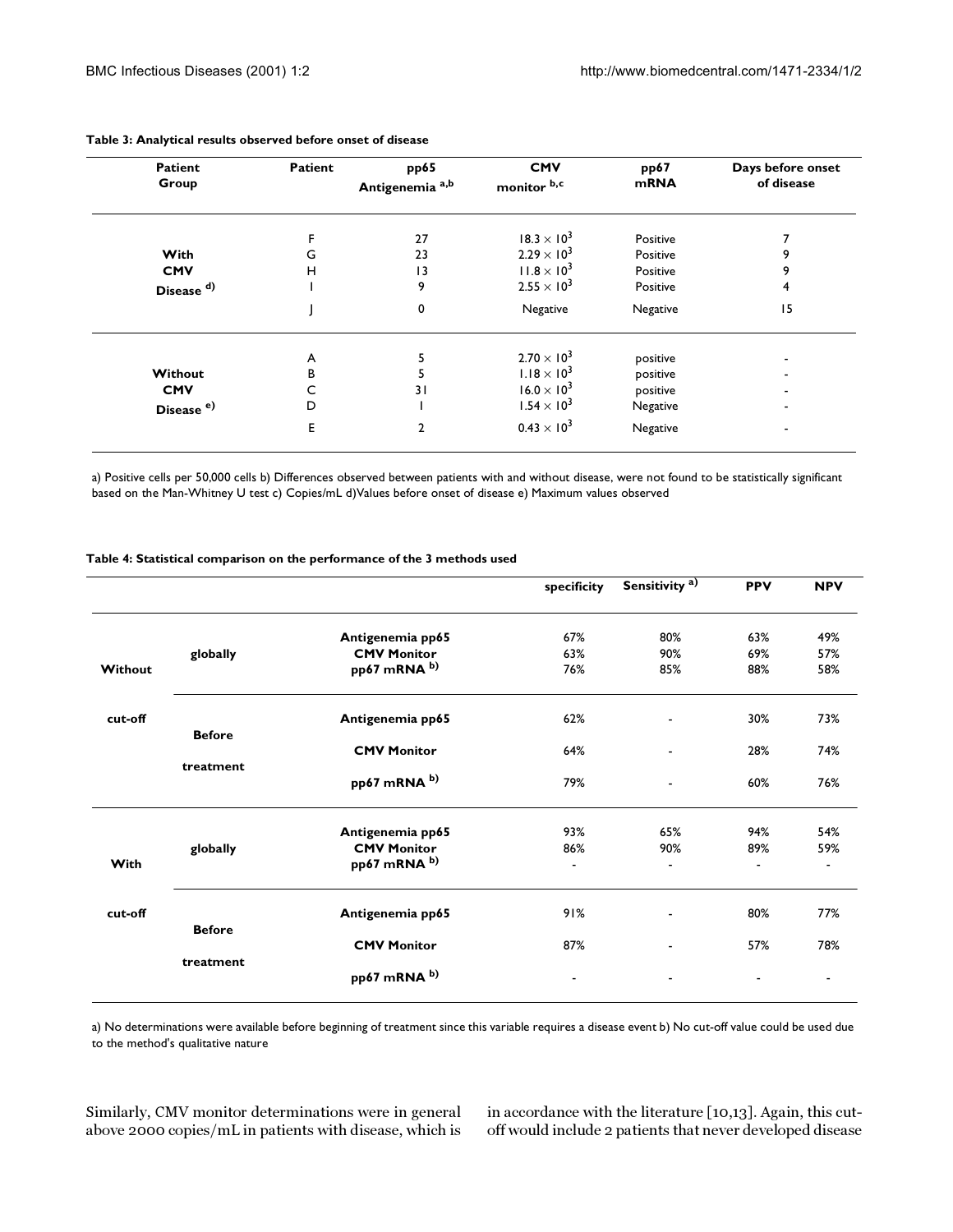(patients A and C; table [3](#page-5-0)), and exclude 1 patient that developed disease (patient J, that showed negative determinations by all methods used; table [3](#page-5-0)). Similarly, although pp67 mRNA determinations correctly identified 2 patients that did not develop disease, this was not the case for the remaining 3 patients.

We then compared statistically the performance of the 3 methods using all determinations before onset of disease (table [4\)](#page-5-0). Since the desired outcome is to be able to identify patients at risk of developing CMV related disease, the most relevant statistical determinations are the positive predictive value and the negative predictive value. Interestingly, these determinations were far better for the pp67 mRNA methods when only the determinations before beginning of treatment were considered (table [4\)](#page-5-0). Furthermore, for the same determinations, and with the exception of pp65 antigenemia positive predictive value, the refinement introduced into pp65 antigenemia and CMV monitor by the inclusion of cut-off values did not significantly improve the respective negative and positive predictive values relative to raw pp67 mRNA determinations (table [4](#page-5-0)). Also the specificity of the pp67 mRNA assay was found to be better than the observed with the antigenemia and CMV monitor raw data before beginning of ganciclovir treatment.

Finally, when taking in consideration all determinations, the 3 methods seemed to behave similarly (table [4\)](#page-5-0), again, with slightly better raw data performance observed for the pp67 mRNA assay.

## **Discussion**

All 10 liver transplant recipients developed CMV infection after transplantation. The onset of infection occurred between the 3rd and the 4th week posttransplant, which is in accordance with the literature [[1\]](#page-8-0). Detection of infection was found to be of little clinical significance, since only 5/10 patients developed CMV disease. It must however be stressed that the present sample was specifically chosen to include a similar number of patients with and without disease (see materials and methods section), and does not reflect the overall CMV disease incidence in the Liver Transplant Unit. In fact, the readily available data on 136 of the total 190 patients showed that despite 105 patients (77,2%) showing positive antigenemia results, only 13 patients (10.46%) developed CMV disease (3 of these were CMV seronegative at transplantation).

Antigenemia and CMV monitor were equally sensitive in the detection of CMV infection. However, the results obtained by pp67 mRNA assay were clinically more significant, as 2 patients that never showed infection by this method, did not develop disease. The onset of infection

was detected earlier by antigenemia than by the molecular biology assays. However, this difference was only seen in patients that did not develop CMV disease. This curious observation may reflect the different protein/ mRNA targeted, as well as the different clinical material used by each assay. Antigenemia targets the detection of an immediate early antigen within infected cells. It is thus capable of detecting CMV at a very early stage of infection. The pp67 mRNA detected by the NASBA assay is a delayed early gene that should be detected at a slightly latter phase of infection. Finally, the CMV monitor assay is targeting the detection of the polymerase gene on plasma, and should therefore be positive only if viral particles are circulating in the blood stream. Therefore, this method should be expected to be the last to detect CMV infection. Adding to these differences, also the effect of immune system mediated viral clearance can be expected to differentially influence the results on the 3 different assays used. The early antigens/mRNA species could be detected even in the cases where the immune surveillance will suffice to prevent CMV disease, whereas detection of circulating viral particles could be expected to be clinically more significant in this regard. Thus, the observation that antigenemia CMV detection is only detected earlier among patients that do not develop disease may also be the result of a faster evolving infection kinetics among the patients whose immune system is unable to control the infection.

Not surprisingly, viral load at the onset of infection was found to be higher among patients that developed disease than among patients that remained assymptomatic. Furthermore it was curious to observe that the onset of infection was earlier in patients that developed disease than in the patients without disease, suggesting that the earlier the infection, the higher the clinical risk. In fact, both molecular biology methods never detected the onset of infection before day 32 in patients without disease, whereas in patients with disease the detection of the onset of infection was until day 35. These two observations are in agreement with previous reports by others [[19](#page-8-18)[,20,](#page-9-0)[21](#page-9-1)[,22](#page-9-2)] and support the possible use of kinetic trends as well as viral load data in the identification of patients at risk of developing CMV related disease. This could be an important contribution, since it was difficult to relate viremia results alone to the clinical disease status. Neither pp67 mRNA assay, nor CMV monitor or antigenemia pp65 determinations produced results readily distinguishable between patients with and without disease. The only possible discrimination by viral load was obtained by defining a cut-off value for antigenemia of 8 positive cells per 50.000, which is in agreement with the 4-6 cells/slide described in a previous independent study [[13](#page-8-12)]. When the data is treated this way, patients with disease were generally distinguishable from patients with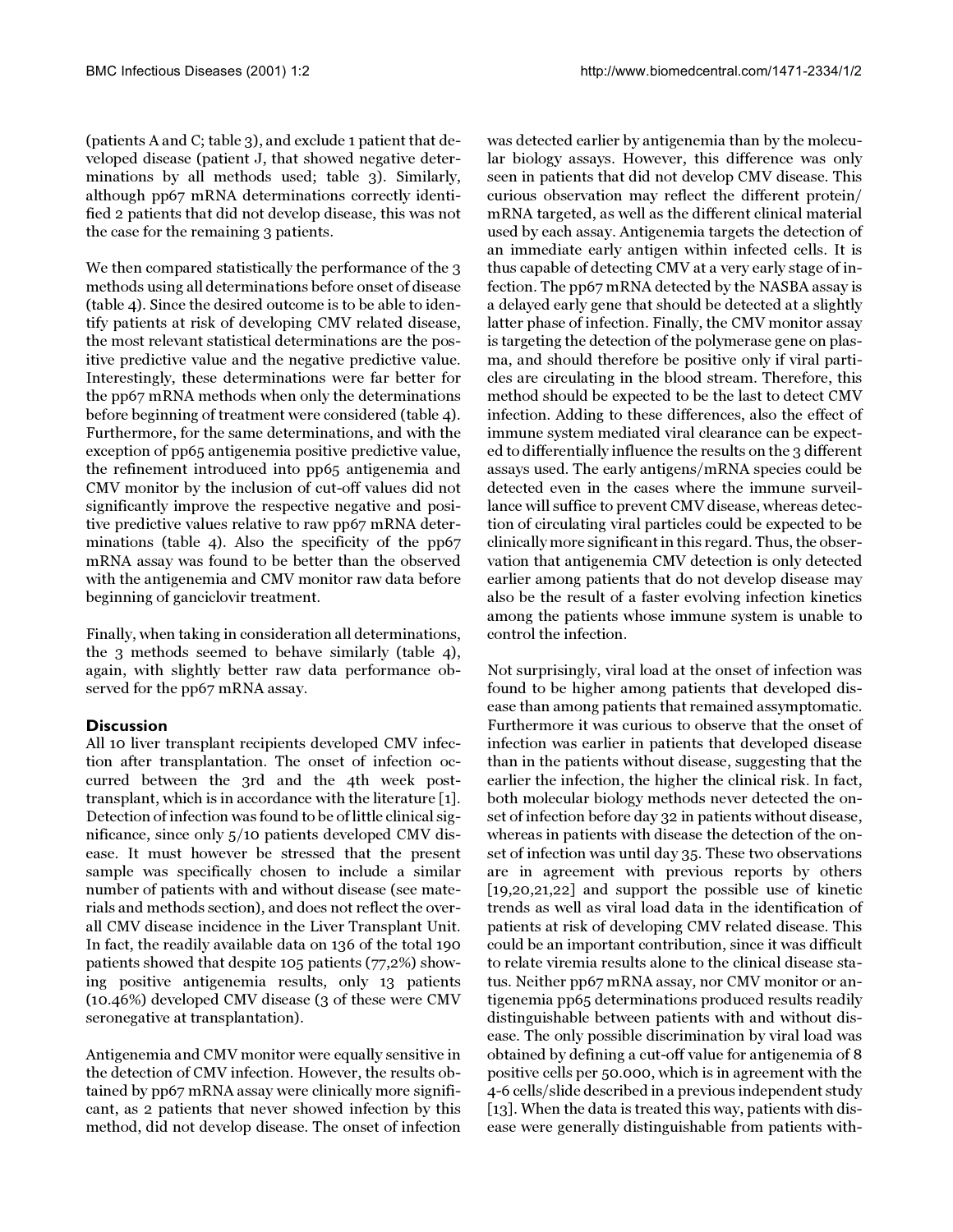out disease. Similarly, the best discriminative value for the CMV monitor assay (2000 copies/ml) is in agreement with the 2000-5000 copies/ml previously described by others [\[13](#page-8-12)]. CMV pp67 mRNA assay was the only method whose raw data showed negative values in some (but not all) of the patients without clinical disease, presenting one false negative (a false negative identified as such by all 3 methods), and 3 false positives. However, it must be reinforced that the false positive values observed both for CMV monitor and CMV pp67 mRNA assay could be correctly interpreted if viremia kinetics were taken into consideration, since in all these cases positive values occurred after the 30th day post-transplant (see fig [1\)](#page-3-0).

Finally, when all data observed until beginning of ganciclovir therapy was considered, pp67 mRNA assay was also the method that showed the best positive and negative predictive values. Furthermore, contrary to CMV monitor determinations, pp67 mRNA results were also found to be of use for the follow-up of the response to antiviral therapy, further increasing its potential usefulness for the assessment of patients after liver transplantation.

## **Conclusion**

Molecular biology methods alone did not seem to discriminate patients at risk of developing CMV disease better than antigenemia. Thus, although the small number of patients studied does not allow us to reach definite conclusions, if only one test is to be used, antigenemia seems to be the best choice. It appears however that molecular biology methods have a better performance in discriminating the kinetics of the onset of infection, which seemed to correlate well to the risk of developing CMV disease. Furthermore, despite its qualitative nature, CMV pp67 mRNA assay was, in hour hands, without the need to use arbitrarily defined cut-off values, the method with the best negative and positive predictive values for the development of CMV disease. Thus, our results support the need for larger studies testing the possible advantage of concomitantly use antigenemia and pp67 mRNA assays to the prediction of CMV disease in liver transplant recipients.

#### **Acknowledgments**

The authors wish to acknowledge the Portuguese branches of Organon Teknika and Roche for the kind support of this work in the form of free kits donations.

#### **Competing interests**

None declared

#### **References**

<span id="page-8-0"></span>Sampathkumar P, Paya C: Management of Cytomegalovirus In**fection After Liver Transplantation.** *Liver Transplantation* 2000, **6**:144-156

- <span id="page-8-1"></span>2. Yen-Lieberman B: **Diagnosis of Human Cytomegalovirus Disease.** *Clinical Microbiology Newsletter* 2000, **22**:105-109
- <span id="page-8-2"></span>3. [Boeckh M, Boivin G:](http://www.ncbi.nlm.nih.gov/entrez/query.fcgi?cmd=Retrieve&db=PubMed&dopt=Abstract&list_uids=9665982) **Quantitation of Cytomegalovirus: Methodological Aspects and Clinical Applications.** *Clinical Microbiology Reviews* 1998, **11**:533-554
- <span id="page-8-3"></span>4. The TH, Van der Bij W, van den Berg AP, van der Giessen M, Weits J, Sprenger HG, Van Son WJ: **Cytomegalovirus antigenemia.** *Ver. Inf Dis* 1990, **12**:S737-744
- <span id="page-8-4"></span>5. [Van den Berg AP, Klompmaker IJ, Haagsma EB, Scholten-Sampson A,](http://www.ncbi.nlm.nih.gov/entrez/query.fcgi?cmd=Retrieve&db=PubMed&dopt=Abstract&list_uids=1649873) [Bijleveld CMA, Schirm J, van der Giessen M, Slooff MJH, The TH:](http://www.ncbi.nlm.nih.gov/entrez/query.fcgi?cmd=Retrieve&db=PubMed&dopt=Abstract&list_uids=1649873) **Antigenemia in the diagnosis and monitoring of active cytomegalovirus infection after liver transplantation.** *J. Infect. Dis.* 1991, **164**:265-270
- <span id="page-8-5"></span>6. [Yague V, Cour I, Kanaan A, Álvarez R, Fernández C, Picazo J, Prats D:](http://www.ncbi.nlm.nih.gov/entrez/query.fcgi?cmd=Retrieve&db=PubMed&dopt=Abstract&list_uids=9646559) **Citomegalovirus: estudio comparativo de técnicas de diagnóstico.** *Enferm Infecc Microbiol Clin* 1998, **16**:163-168
- <span id="page-8-6"></span>7. [Kusne S, Grossi P, Irish W, ST.George K, Rinaldo C, Rakela J, Fung J:](http://www.ncbi.nlm.nih.gov/entrez/query.fcgi?cmd=Retrieve&db=PubMed&dopt=Abstract&list_uids=10551640) **Cytomegalovirus pp65 Antigenemia Monitoring as a Guide for Preemptive Therapy: A Cost Effective Strategy for Prevention of Cytomegalovirus Disease in Adult Liver Transplant Recipients.** *Transplantation* 1999, **68**:1125-1131
- <span id="page-8-7"></span>8. [Steven H, Masur F, Masur H:](http://www.ncbi.nlm.nih.gov/entrez/query.fcgi?cmd=Retrieve&db=PubMed&dopt=Abstract&list_uids=9142779) **Editorial Response: Laboratory Monitoring of Cytomegalovirus Disease - Is Polymerase Chain Reaction the Answer?** *Clinical Infectious Diseases* 1997, **24**:841-842
- <span id="page-8-8"></span>9. [Roberts T, Brennan D, Buller R, Gaudreault-Keener M, Scnitzler M,](http://www.ncbi.nlm.nih.gov/entrez/query.fcgi?cmd=Retrieve&db=PubMed&dopt=Abstract&list_uids=9728529) [Sternhell K, Garlock K, Singer G, Storch G:](http://www.ncbi.nlm.nih.gov/entrez/query.fcgi?cmd=Retrieve&db=PubMed&dopt=Abstract&list_uids=9728529) **Quantitative Polymerase Chain Reaction to Predict Occurrence of Symptomatic Cytomegalovirus Infection and Assess Response to Ganciclovir Therapy in Renal Transplant Recipients.** *The Journal of Infectious Diseases* 1998, **178**:626-635
- <span id="page-8-9"></span>10. [Tong C, Cuevas L, Williams H, Bakran A:](http://www.ncbi.nlm.nih.gov/entrez/query.fcgi?cmd=Retrieve&db=PubMed&dopt=Abstract&list_uids=10699024) **Comparison of Two Commercial Methods for Measurement of Cytomegalovirus Load in Blood Samples after Renal Transplantation.** *Journal of Clinical Microbiology* 2000, **38**:1209-1213
- <span id="page-8-10"></span>11. [Tong C, Cuevas L, Williams H, Bakran A:](http://www.ncbi.nlm.nih.gov/entrez/query.fcgi?cmd=Retrieve&db=PubMed&dopt=Abstract&list_uids=10755562) **Prediction and Diagnosis of Cytomegalovirus Disease in Renal Transplant Recipients using Qualitative and Quantitative Polymerase Chain Reaction.** *Transplantation* 2000, **69**:985-991
- <span id="page-8-11"></span>12. [Sai I, Wilson J, Espy M, Paya C, Smith F:](http://www.ncbi.nlm.nih.gov/entrez/query.fcgi?cmd=Retrieve&db=PubMed&dopt=Abstract&list_uids=10655353) **Evaluation of the COBAS AMPLICOR CMV MONITOR Test for detection of Viral DNA in Specimens Taken from Patients after Liver Transplantation.** *Journal of Clinical Microbiology* 2000, **38**:600-606
- <span id="page-8-12"></span>13. [Humar A, Gregson D, Caliendo A, McGeer A, Malkan G, Krajden M,](http://www.ncbi.nlm.nih.gov/entrez/query.fcgi?cmd=Retrieve&db=PubMed&dopt=Abstract&list_uids=10573068) [Corey P, Greig P, Walmsley S, Levy G, Mazzulli T:](http://www.ncbi.nlm.nih.gov/entrez/query.fcgi?cmd=Retrieve&db=PubMed&dopt=Abstract&list_uids=10573068) **Clinical Utility of Quantitative Cytomegalovirus Viral Load Determination for Predicting Cytomegalovirus Disease in Liver Transplant Recipients.** *Transplantation* 1999, **68**:1305-1311
- <span id="page-8-13"></span>14. [Caliendo A, ST. George K, Kao SY, Allega J, Tan BH, LaFontaine R,](http://www.ncbi.nlm.nih.gov/entrez/query.fcgi?cmd=Retrieve&db=PubMed&dopt=Abstract&list_uids=10834964) [Bui L, Rinaldo C:](http://www.ncbi.nlm.nih.gov/entrez/query.fcgi?cmd=Retrieve&db=PubMed&dopt=Abstract&list_uids=10834964) **Comparison of Quantitative Cytomegalovirus (CMV) PCR in Plasma and CMV Antigenemia Assay: Clinical Utility of the Prototype AMPLICOR CMV MONI-TOR Test in Transplant Recipients.** *Journal of Clinical Microbiology* 2000, **38**:2122-2127
- <span id="page-8-14"></span>15. Middeldorp J.M, Sillekens P, Lunenberg J: **Diagnosis of active HCMV infection: the mRNA approach.** *Organs and tissues* 2000, **2**:99-107
- <span id="page-8-15"></span>16. [Gerna G, Baldanti F, Middeldorp J, Furione M, Zavattoni M, Lilleri D,](http://www.ncbi.nlm.nih.gov/entrez/query.fcgi?cmd=Retrieve&db=PubMed&dopt=Abstract&list_uids=10074499) [Revello M:](http://www.ncbi.nlm.nih.gov/entrez/query.fcgi?cmd=Retrieve&db=PubMed&dopt=Abstract&list_uids=10074499) **Clinical Significance of Expression of Human Cytomegalovirus pp67 Late Transcript in Heart, Lung, and Bone Marrow Transplant Recipients as Determined by Nucleic Acid Sequence-Based Amplification.** *Journal of Clinical Microbiology* 1999, **37**:902-911
- <span id="page-8-16"></span>17. [Blok M, Goossens V, Vanherle S, Top B, Tacken N, Middeldorp J,](http://www.ncbi.nlm.nih.gov/entrez/query.fcgi?cmd=Retrieve&db=PubMed&dopt=Abstract&list_uids=9574702) [Christiaans M, van Hooff J, Bruggeman C:](http://www.ncbi.nlm.nih.gov/entrez/query.fcgi?cmd=Retrieve&db=PubMed&dopt=Abstract&list_uids=9574702) **Diagnostic Value of Monitoring Human Cytomegalovirus Late pp67 mRNA Expression in Renal-Allograft Recipients by Nucleic Acid Sequence-Based Amplification.** *Journal of Clinical Microbiology* 1998, **36**:1341-1346
- <span id="page-8-17"></span>18. [Boom R, Sol CJA, Salimans MMM, Jangen C.L, Wertheim-van-Dillen](http://www.ncbi.nlm.nih.gov/entrez/query.fcgi?cmd=Retrieve&db=PubMed&dopt=Abstract&list_uids=1691208) [PME, van-der-Nordaa J:](http://www.ncbi.nlm.nih.gov/entrez/query.fcgi?cmd=Retrieve&db=PubMed&dopt=Abstract&list_uids=1691208) **Rapid and simple method for purification of nucleic acids.** *J. Clin. Microbiol* 1990, **28**:495-503
- <span id="page-8-18"></span>Aitken C, Barrett-Muir W, Millar C, Templeton K, Thomas J, Sheridan [F, Jeffries D, Yaqoob M, Breuer J:](http://www.ncbi.nlm.nih.gov/entrez/query.fcgi?cmd=Retrieve&db=PubMed&dopt=Abstract&list_uids=10449456) **Use of molecular assays in diagnosis and monitoring of cytomegalovirus disease following**